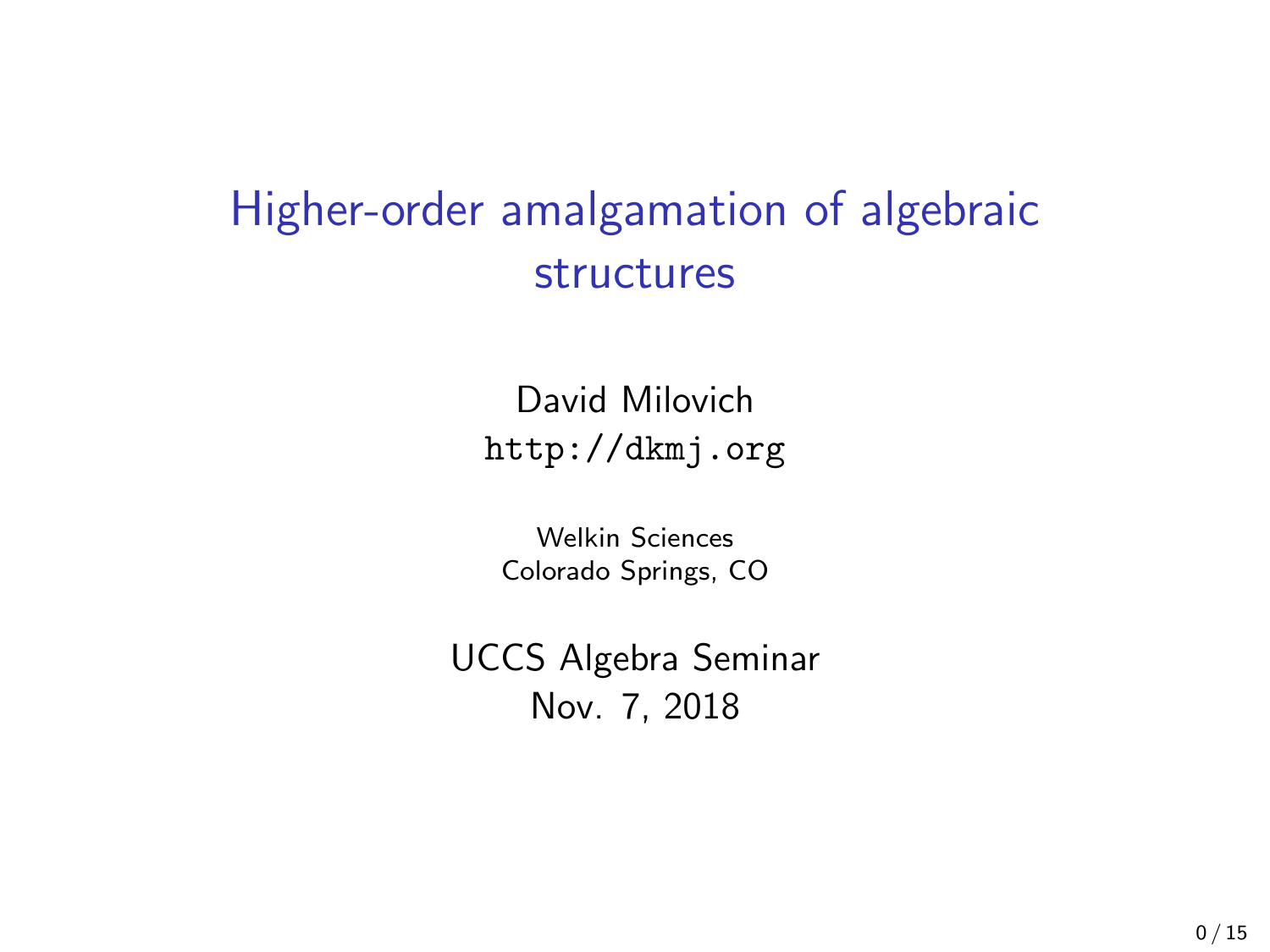## Overlapping structures

Below are two overlapping group multiplication tables,  $G_1\cong C_2^2$  on the left and  $G_2 \cong S_3$  on the right.

|                  |  |                                     | $\cdot$   z xz 1 x y xy y <sup>2</sup> xy <sup>2</sup>      |            |        |
|------------------|--|-------------------------------------|-------------------------------------------------------------|------------|--------|
|                  |  | $z \mid 1 \times z \times z$        |                                                             |            |        |
|                  |  | $xz \mid x \mid 1 \quad xz \quad z$ |                                                             |            |        |
|                  |  |                                     | $1 \mid z \mid xz \mid 1 \mid x \mid y$                     | $xy$ $y^2$ | $xy^2$ |
| $\boldsymbol{X}$ |  |                                     | xz z x 1 xy y $xy^2$ $y^2$                                  |            |        |
| $\mathsf{y}$     |  |                                     | $\begin{vmatrix} y & xy^2 & y^2 & x & 1 & xy \end{vmatrix}$ |            |        |
| xy               |  |                                     | <i>xy</i> $y^2$ $xy^2$ 1 <i>x y</i>                         |            |        |
| $y^2$            |  | $v^2$                               | $xy$ 1 $xy^2$ y x                                           |            |        |
| $xy^2$           |  |                                     | $xy^2$ y x $y^2$ xy 1                                       |            |        |

In general, an indexed set  $(A_i:i\in E)$  of algebraic structures is overlapping if, for all distinct  $i, j \in E$ , the algebraic operations of  $A_i$  and  $A_j$ , including any distinguished elements, agree when restricted to  $A_i \cap A_j$ .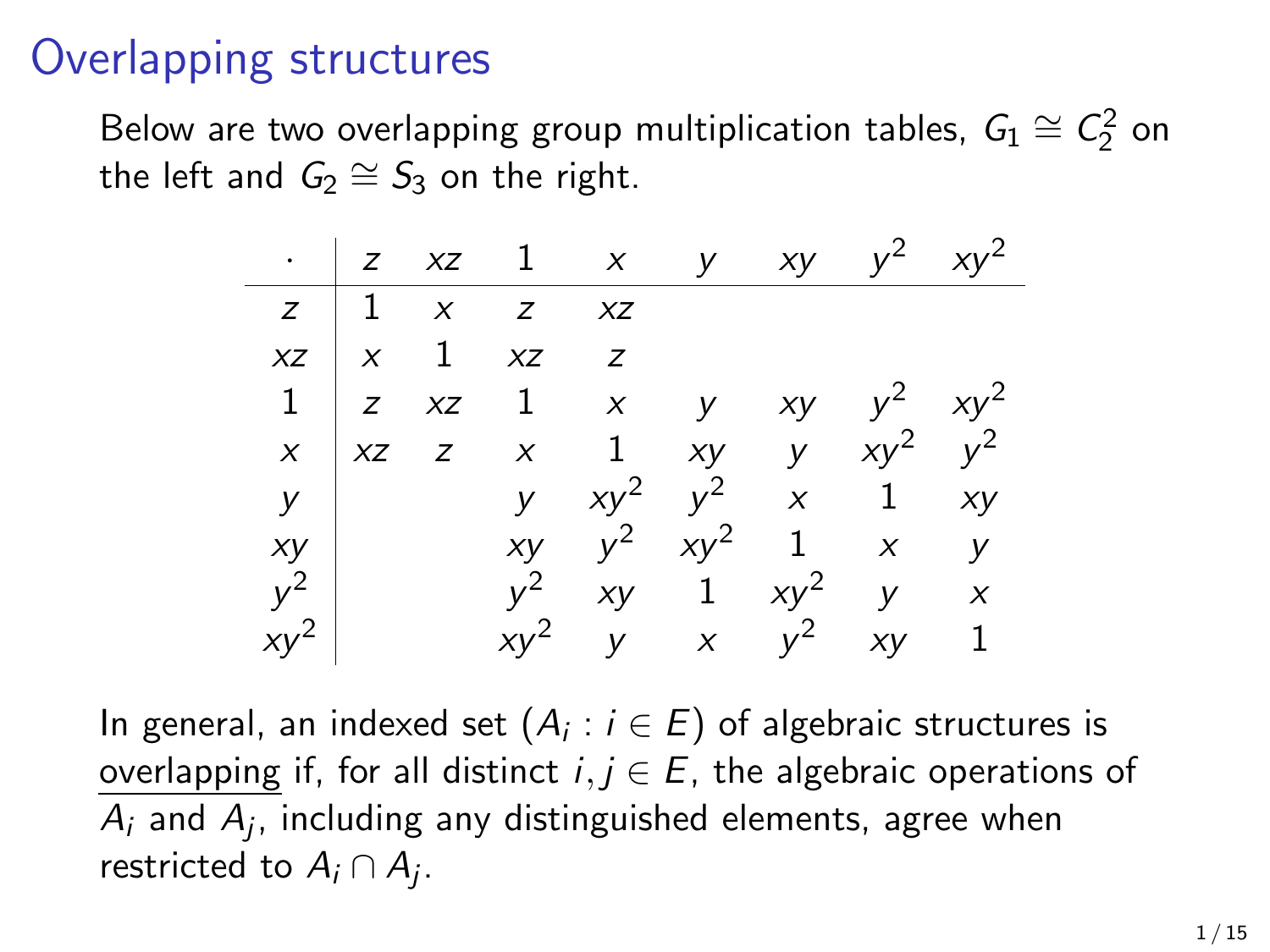## An amalgamation

I say that  $G_1$  and  $G_2$  amalgamate as groups because there is a group  $K \cong C_2 \times S_3$  containing  $G_1$  and  $G_2$  as subgroups:

|            | <b>VZ</b>   | xyz                       | ʻz                        | xy                        | $\overline{z}$ | XZ        |         |             |     | хy             |              | $X\$ |
|------------|-------------|---------------------------|---------------------------|---------------------------|----------------|-----------|---------|-------------|-----|----------------|--------------|------|
| yz         |             | $\boldsymbol{\mathsf{x}}$ |                           | хy                        |                | XV        | yz      |             |     | XZ             | z            | xyz  |
| xyz        | XV          |                           | $\boldsymbol{\mathsf{x}}$ | v                         | xy             |           | XVZ     | z           |     | $\overline{z}$ | XZ           | yz   |
| $v^2$<br>z |             | xy                        | v                         | $\boldsymbol{\mathsf{x}}$ |                | хy        | z       | xyz         | z   | XV<br>z        | yz           | XZ   |
| xy<br>z    | x           |                           | хy                        |                           | XV             | У         | хy<br>z | yz          | XZ  | ʻz             | xyz          |      |
| z          | v           | хy                        |                           | XV                        |                | ×         | z       | <b>xz</b>   | yz  | xyz            |              |      |
| XZ         | XV          | v                         | $X\$                      |                           | $\mathbf{x}$   | 1         | XZ      | z           | xyz | yz             | xν           |      |
| 1          | <b>yz</b>   | xyz                       |                           | $XY^*$                    | $\overline{z}$ | <b>XZ</b> |         | $\mathbf x$ | v   | xy             |              |      |
| $\times$   | XVZ         | yz                        | $xy^2$<br>z               | $v^2$ z                   | <b>XZ</b>      | z.        | ×       |             | XV  | v              | x٧           |      |
| У          |             | XZ                        | z                         | xyz                       | yz             | XV        | v       | XV          |     | ×              |              | XV   |
| xy         | $xy^-$<br>z | z                         | XZ                        | yz                        | xyz            | z         | XV      |             | XV  |                | $\mathbf{x}$ |      |
| $v^2$      | z           |                           | yz                        | XZ                        |                | xyz       |         | XV          |     |                |              |      |
| xy         | XZ          | z                         | XVZ                       | z                         | z              | <b>yz</b> | XV      |             |     |                | XV           |      |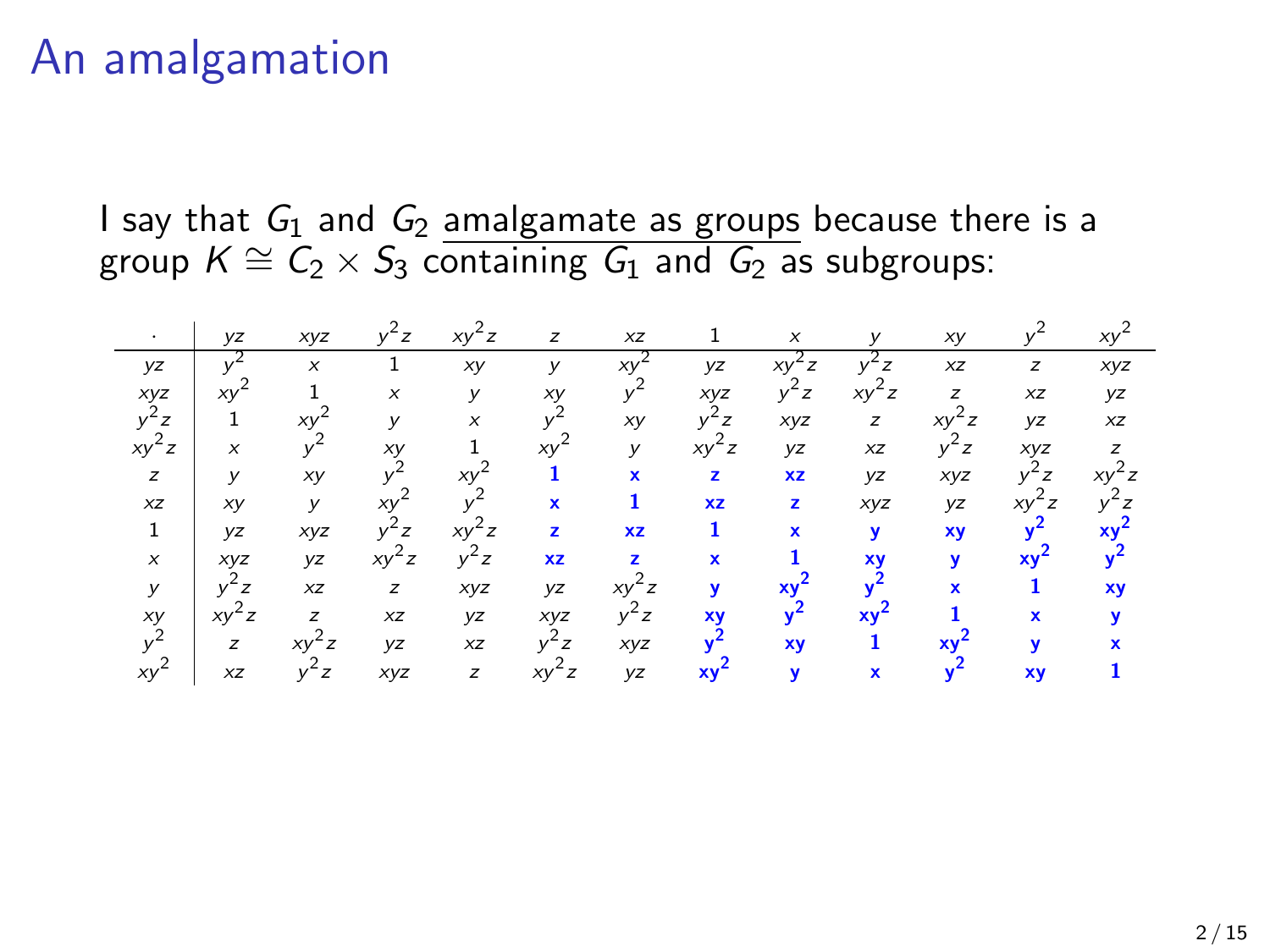# Amalgamation formalized

Given a category  $C$  consisting of a class of algebraic structures and all homomorphisms between them, and overlapping  $(A_i : i \in E)$  in C, we say that  $A_1, \ldots, A_n$  amalgamate in C if there are  $\overline{\mathsf{embeddings}}\ e_i\colon A_i\to B$  in  $\mathcal C$  that commute with the identity embeddings id $: A_i \cap A_j \rightarrow A_i$ , id $(x) = x$ .

$$
A_i \cap A_j \xrightarrow{\text{id}} A_i
$$
  
\n
$$
\downarrow id
$$
  
\n
$$
A_j \xrightarrow{e_j} B
$$

By embedding, I mean an injective homomorphism.

(Embeddings are always monomorphisms (if you know what those are), and the converse is true in most categories of interest. The category of divisible abelian groups is an exception.)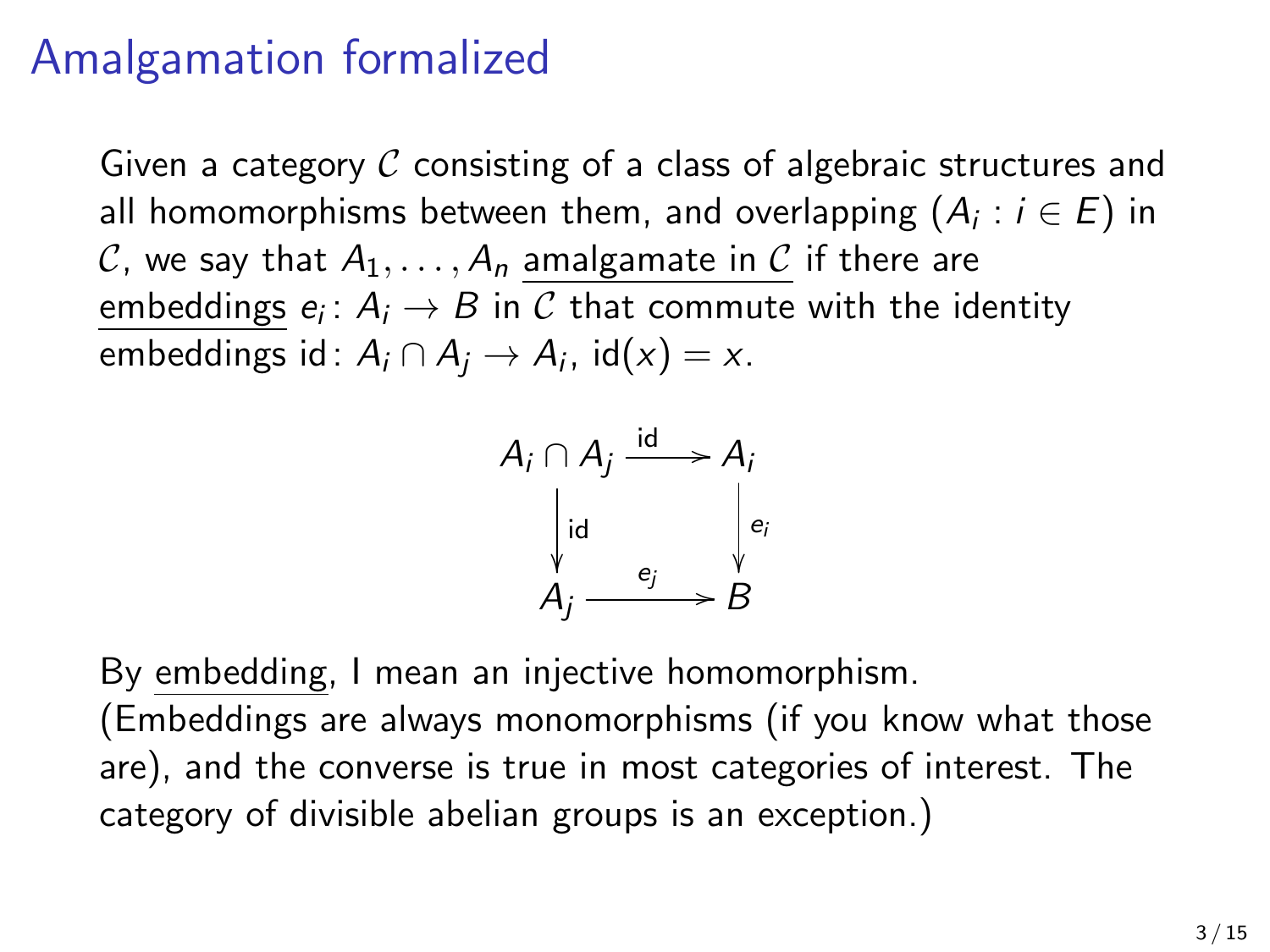# Schreier's Theorem

Call an indexed family of sets  $(A_i : i \in E)$  a  $\underline{\Delta}$ -system or sunflower if there is root R such that  $A_i \cap A_j = R$  for all distinct *i*, *j*.

### Theorem (Schreier, 1927)

Every sunflower of groups  $(G_i : i \in E)$  amalgamates in the category of groups. In particular, any two overlapping groups amalgamate as groups.

#### About the proof.

Choose isomorphisms  $\psi_i\colon\thinspace \mathsf{G}_i\to \mathsf{H}_i$  such that  $\mathsf{H}_i\cap \mathsf{H}_j=\{1\}.$  Let  $\mathsf F$ be the free product consisting of all words  $a_1 a_2 \cdots a_n$  where adjacent letters  $a_k, a_{k+1}$  are not in the same  $H_i$ . Let  $K=F/N$ where N is the smallest normal subgroup of  $F$  containing all words of the form  $\psi_i(r)\psi_j(r^{-1})$  where  $r$  is in the root. Schreier proves that  $\psi_i/N: G_i \to K$  is injective by means of a normal form lemma.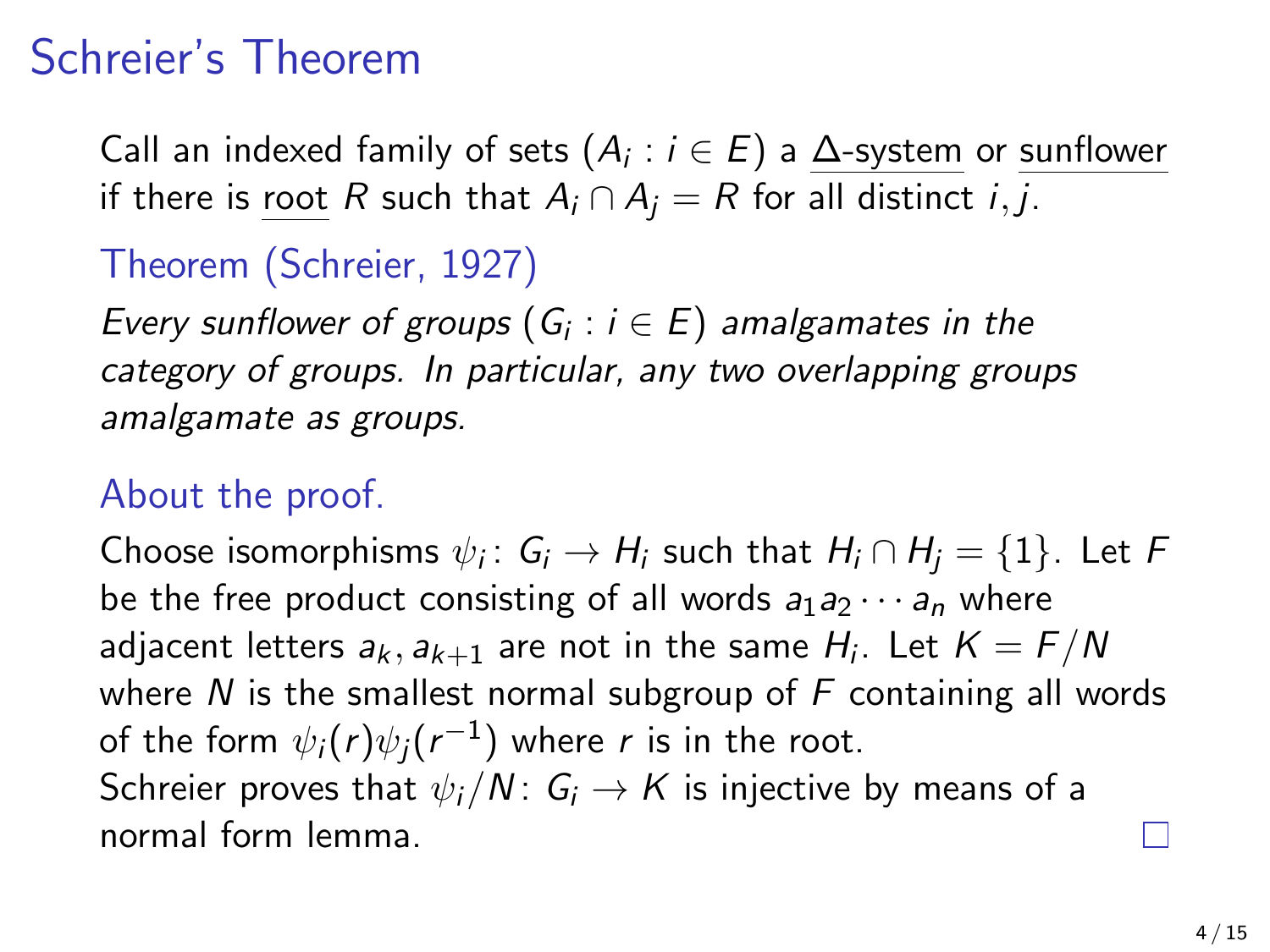### Compactness I

Typically, if there are no finitary obstructions to amalgamation, then there are no obstructions at all.

#### Lemma

Suppose that:

 $\triangleright$  A<sub>i</sub> ∩ A<sub>i</sub> ∈ C for all i, j ∈ E.

 $\blacktriangleright$  All diagrams in C have colimits.

▶  $(A_i : i \in F)$  amalgamates in C for all finite  $F \subset E$ .

Then  $(A_i : i \in E)$  amalgamates in C.

#### Proof sketch.

For each finite  $F \subset E$ , let  $B_F$  and  $\phi_{i,F} : A_i \to B_F$  for  $i \in F$  be the colimit of the morphisms id $: A_i \cap A_j \rightarrow A_i$  for  $i,j \in F.$  The morphisms  $\phi_{i,F}$  must be injective. For  $G \subset F \subset E$ , there is a natural morphism  $\chi_{F,G}$ :  $B_G \rightarrow B_F$ , and it must also be injective. Let C and  $\psi_F: B_F \to C$  for finite  $F \subset E$  be the colimit of the morphisms  $\chi_{F,G}$  for  $G\subset F.$  Then  $\psi_{\{i\}}\colon A_i\to C$  must be injective for each  $i \in E$ .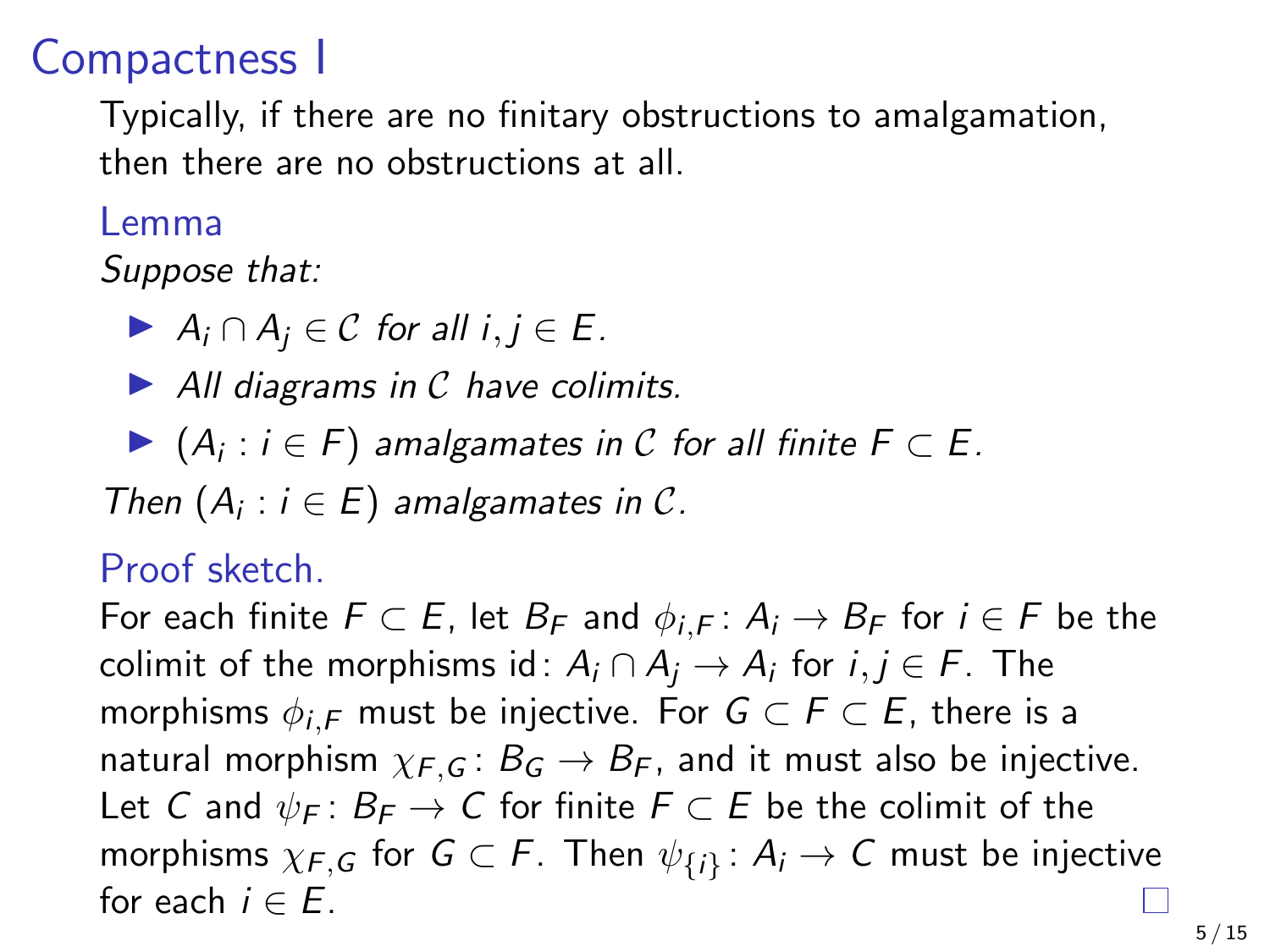# Compactness II

#### Lemma

Suppose that:

- $\triangleright$  A<sub>i</sub> ∩ A<sub>i</sub> ∈ C for all i,  $j \in E$ .
- $\triangleright$  C is axiomatized by a set of first-order formulas.
- ▶  $(B_i : i \in E)$  amalgamates in  $C$  for all finitely generated substructures  $B_i \subset A_i$  with  $B_i \in \mathcal{C}$ .

Then  $(A_i : i \in E)$  amalgamates in C.

#### Proof sketch.

Let  ${\mathcal F}$  denote the set of  $B=(B_i:i\in E)$  where  $B_i\in {\mathcal C}$ ,  $B_i\subset A_i$ , and  $B_i$  is finitely generated. Partially  $\mathcal F$  by  $B\leq B'$  iff  $B_i\subset B'_i$  for all *i*. Let U be an ultrafilter on F such that  $\{X \mid X \geq B\} \in \mathcal{U}$  for all  $B.$  By hypothesis, there are embeddings  $\phi_{B,i} \colon B_i \to D_B$  in  $\mathcal C$  for each  $B\in\mathcal{F}.$  Let  $D$  be the ultraproduct  $\prod_B D_B/\mathcal{U}.$  Then  $x \mapsto (\phi_{B,i}(x) : x \in B_i)/\mathcal{U}$  defines an embedding from  $A_i$  to D.  $\square$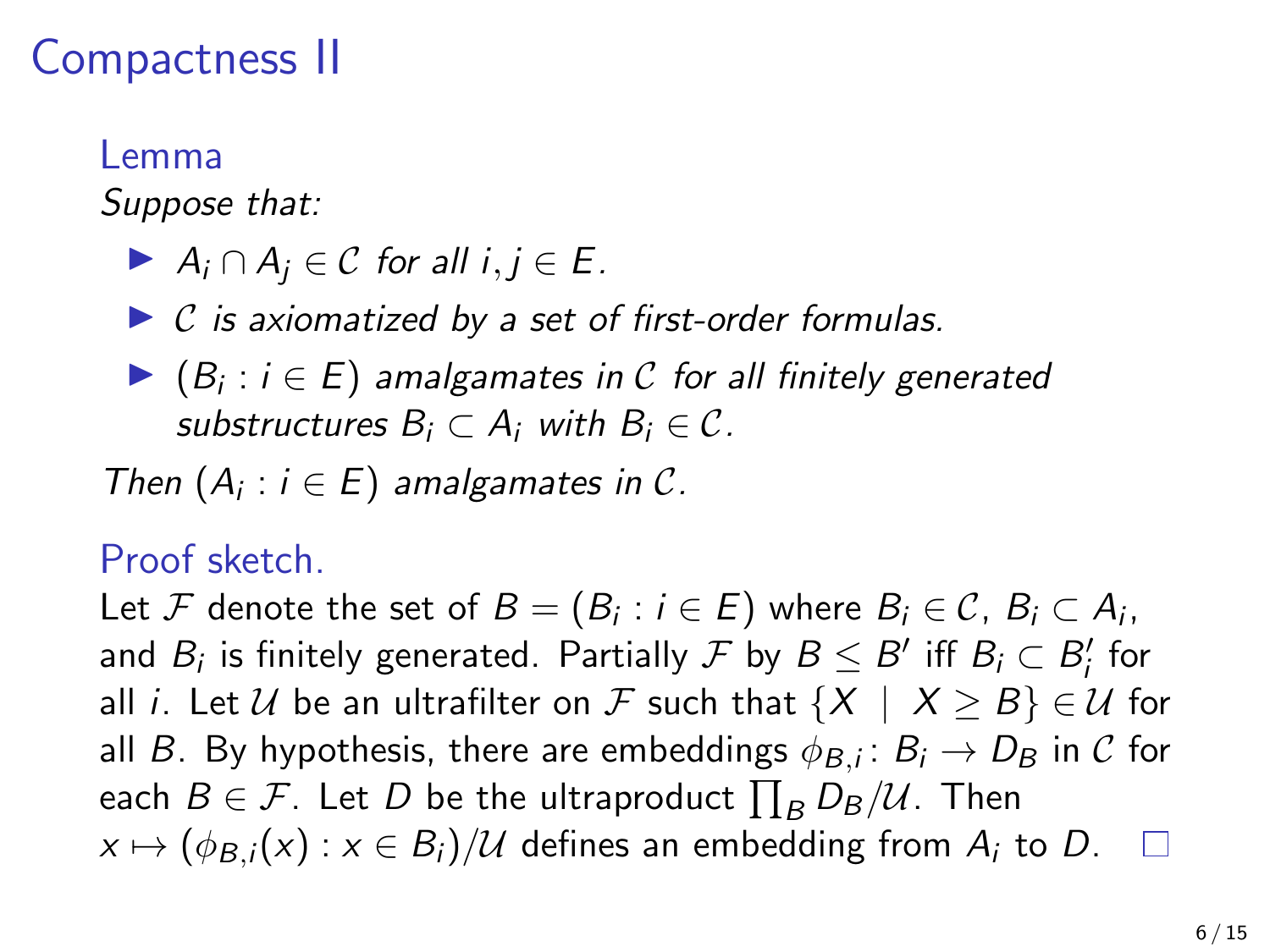# Binary amalgamation can fail.

- $\blacktriangleright$  Let  $F_1 \cong F_2 \cong \mathbb{C}$  and  $F_1 \cap F_2 = \mathbb{R}$ . Then  $F_1$  and  $F_2$  do not amalgamate as integral domains.
- $\blacktriangleright$  (Kimura, 1957) There are overlapping finite commutative semigroups  $S_1$ ,  $S_2$  that do not amalgamate as semigroups.
- It follows that there are two finite commutative rings that do not amalgamate as rings.
- $\triangleright$  (Sapir, 1997; Jackson, 2000) There is no algorithm that can decide whether two arbitrary finite semigroups amalgamate. Likewise for finite rings.
- $\blacktriangleright$  There are many papers about binary amalgamation in categories of groups with various extra properties. Some have binary amalgamation. Some don't.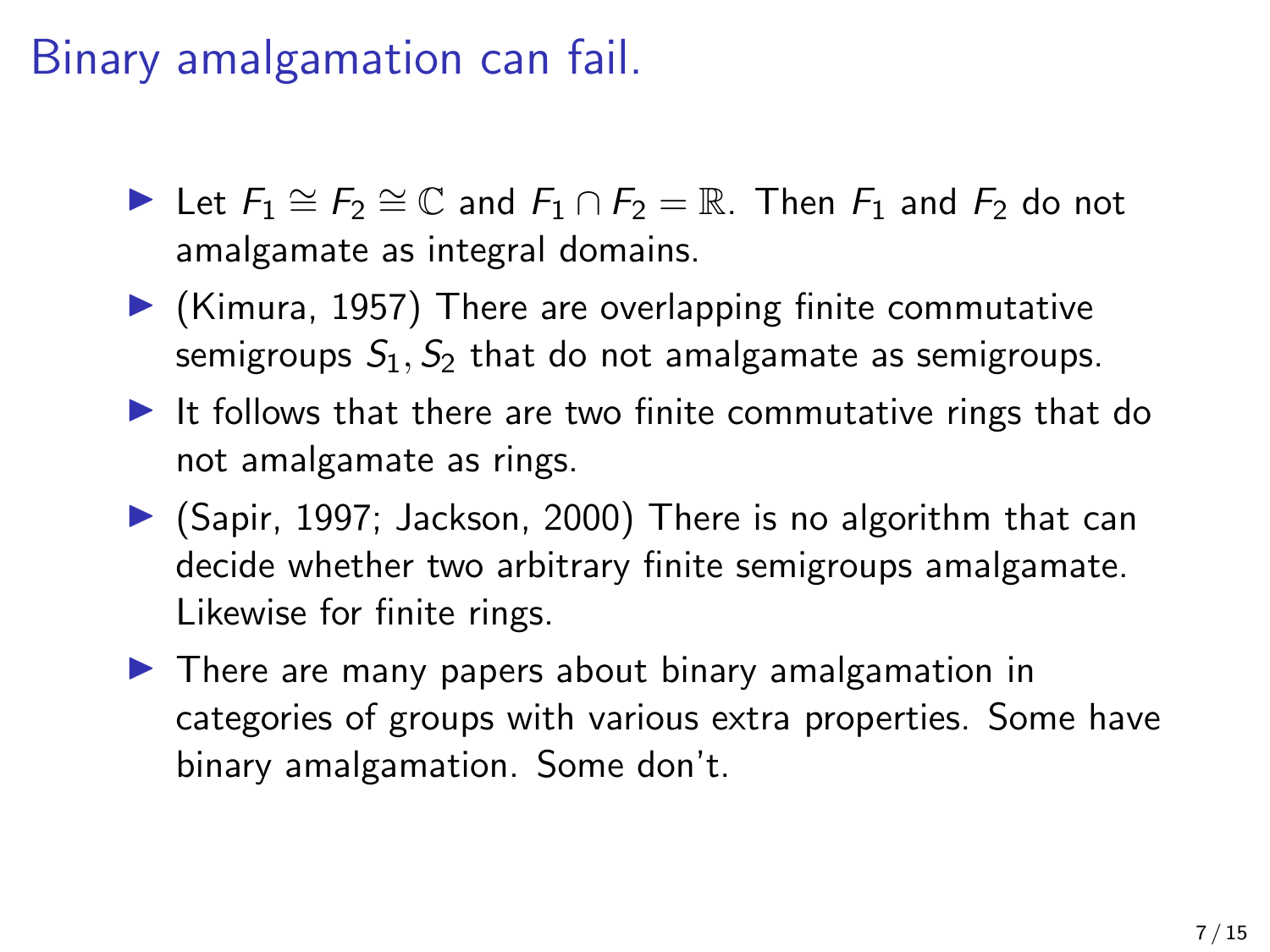## Integral domains

Let 
$$
F_1 = \mathbb{R}[x]/(x^2 + 1)
$$
 and  $F_2 = \mathbb{R}[y]/(y^2 + 1)$ .

Any commutative ring R containing  $F_1 \cup F_2$  also contains  $S = \mathbb{R}[x, y]/(x^2 + 1, y^2 + 1).$ 

But S has divisors of zero:

 $x \pm y$  are not in the ideal generated by  $x^2 + 1, y^2 + 1.$ 

But  $(x + y)(x - y) = (x^2 + 1) - (y^2 + 1)$  is in that ideal.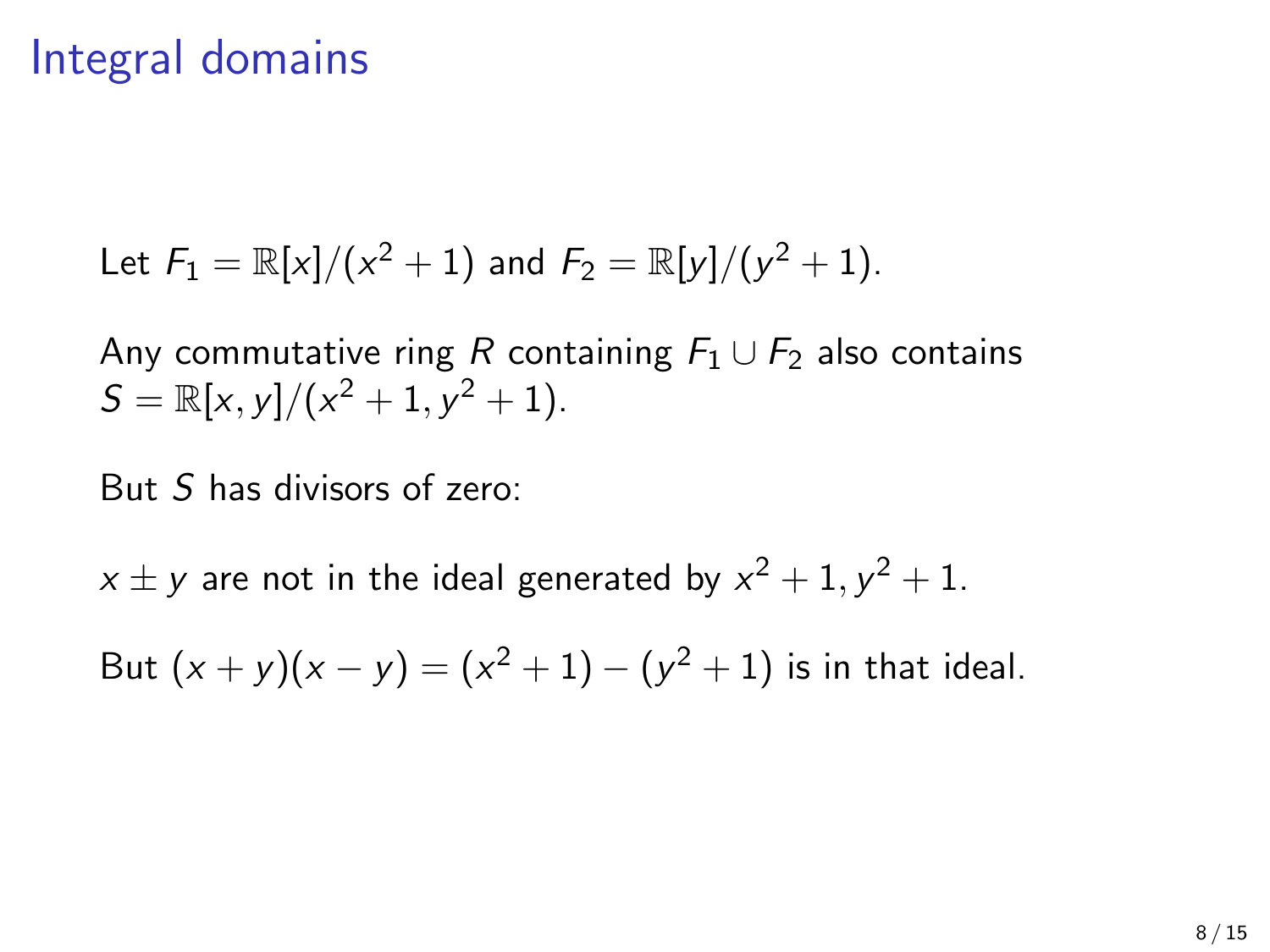# **Semigroups**

Define overlapping commutative semigroups  $S_i = \{0, a, b, c_i\}$  for  $i = 1, 2$  as follows.

|                                       |                                                                                      |   |         | $c_2$ 0 a b $c_1$ |                |
|---------------------------------------|--------------------------------------------------------------------------------------|---|---------|-------------------|----------------|
| $\begin{matrix} c_2 \ 0 \end{matrix}$ |                                                                                      |   | $b$ $b$ |                   |                |
|                                       |                                                                                      |   |         | 0                 | 0              |
| $\overline{a}$                        |                                                                                      |   |         | 0                 | a              |
| b                                     | $\begin{array}{c cc} c_2 & 0 & b \\ 0 & 0 & 0 \\ b & 0 & 0 \\ b & 0 & 0 \end{array}$ |   |         | 0                 |                |
|                                       |                                                                                      | 0 | a       | a                 | $\mathsf{C}_1$ |

If some semigroup T contained  $S_1 \cup S_2$ , then we would reach the contradiction  $a = c_1b = c_1(ac_2) = (c_1a)c_2 = ac_2 = b$ .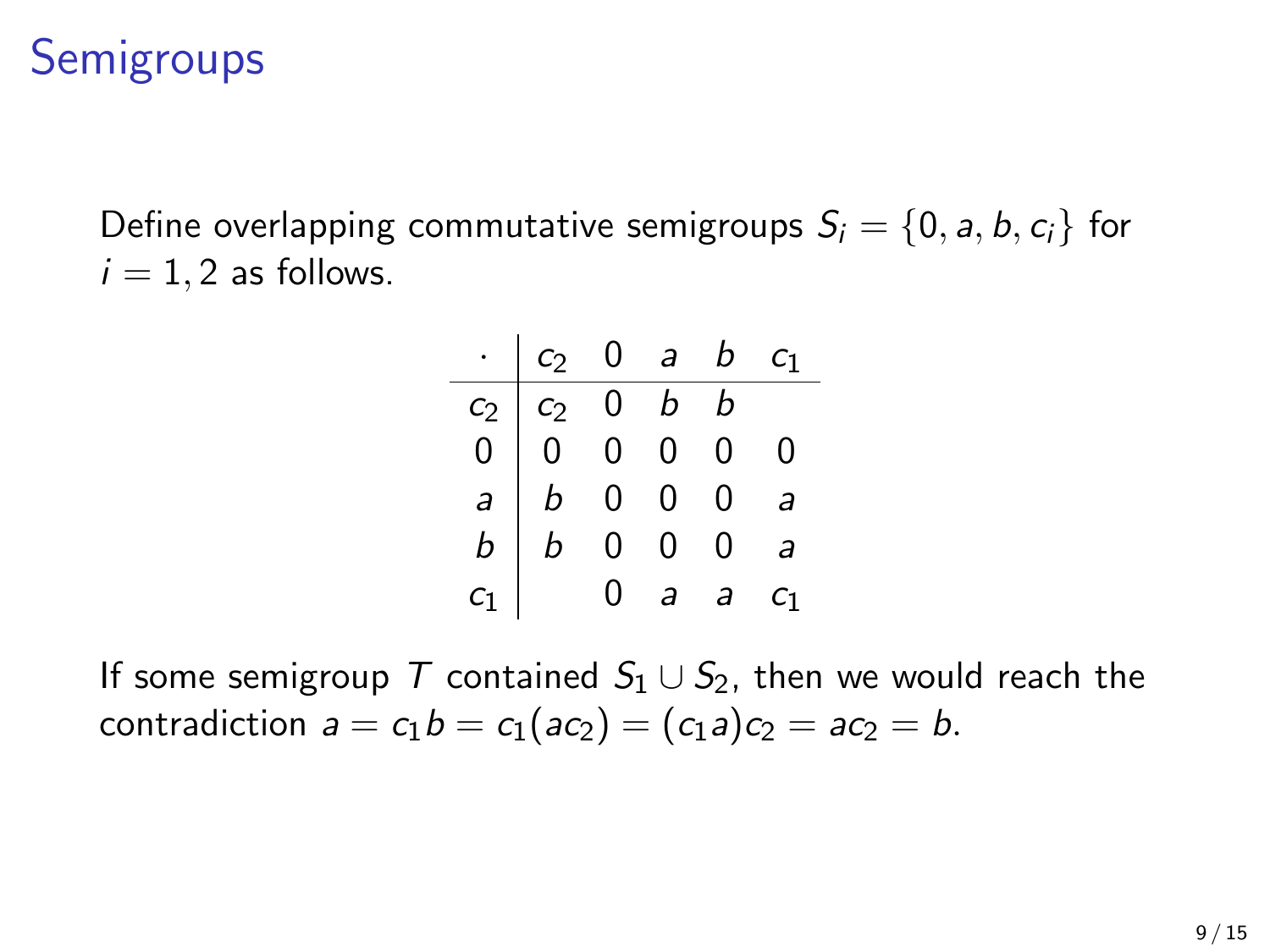# Beyond sunflowers

- $\blacktriangleright$  (H. Neumann, 1948) There are three overlapping groups that do not amalgamate as groups.
- $\blacktriangleright$  (H. Neumann, 1951) Any three overlapping abelian groups amalgamate as abelian groups.
- $\blacktriangleright$  (H. Neumann, 1954) But there are four overlapping abelian groups that do not amalgamate as groups.
- ightharpoonup Call a ring Boolean if every element x is idempotent:  $x^2 = x$ . It is known that sunflowers amalgamate in the category of Boolean rings. But general ternary amalgamation fails:
	- In Let  $xy = y$  generate Boolean ring  $A_1$ .
	- In Let  $yz = z$  generate Boolean ring  $A_2$ .
	- In Let  $zx = x$  generate Boolean ring  $A_3$ .
	- If  $A_1, A_2, A_3$  amalgamated, even as commutative multiplicative semigroups, then  $x = zx = (yz)x = y(zx) = yx = xy = y$ .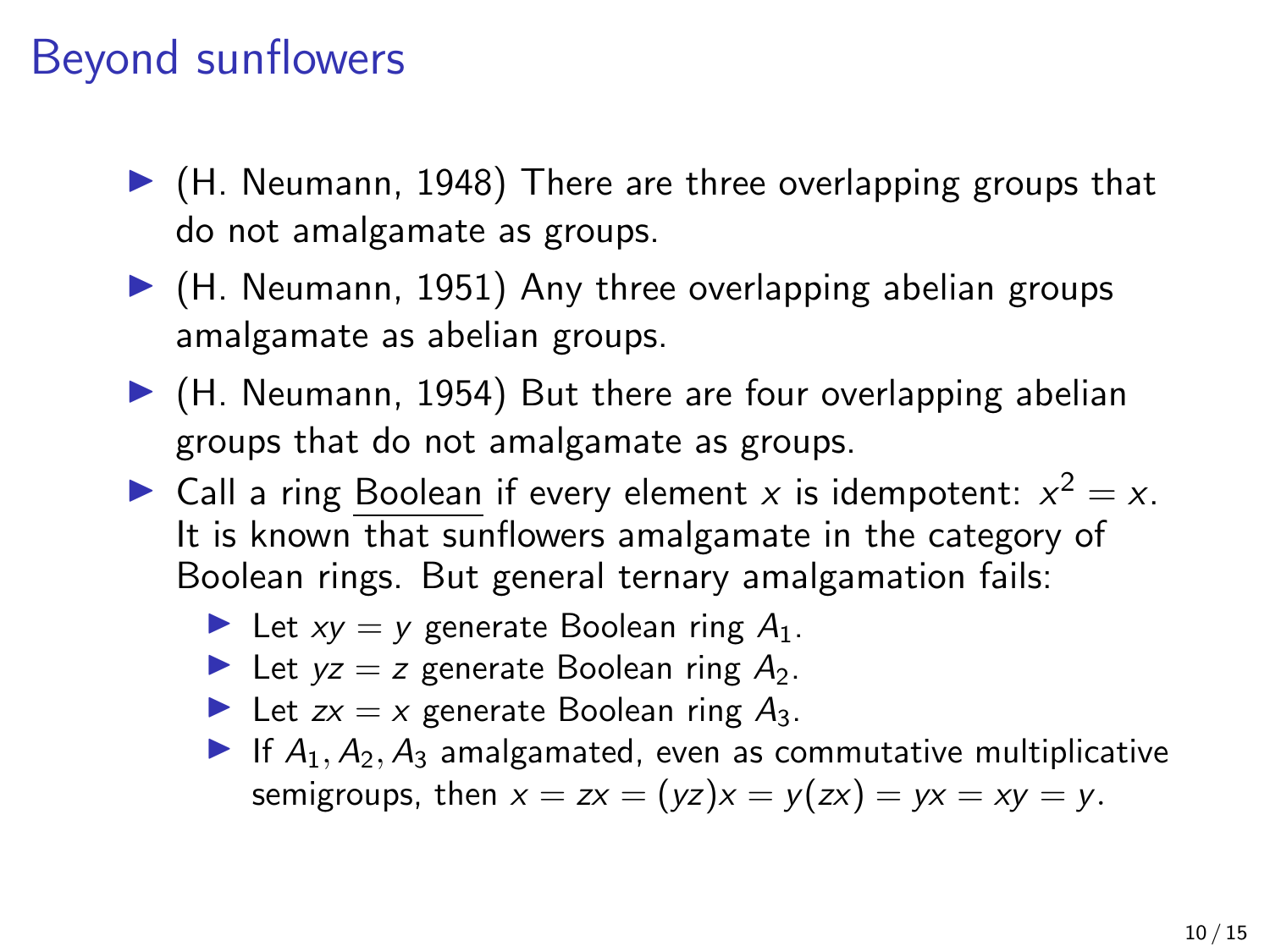First, some basics about cardinality:

A set S is countable or satisfies  $|S| \leq \aleph_0$  if there is a strict linear order  $\leq$  such that every proper initial segment  $\{x \mid x \leq y\}$  is finite.

A set satisifes  $|S| \leq \aleph_{n+1}$  if there is a strict linear order  $\lt_S$  such that every proper initial segment  $I = \{x \mid x \leq y\}$  satisfies  $|I| \leq \aleph_n$ .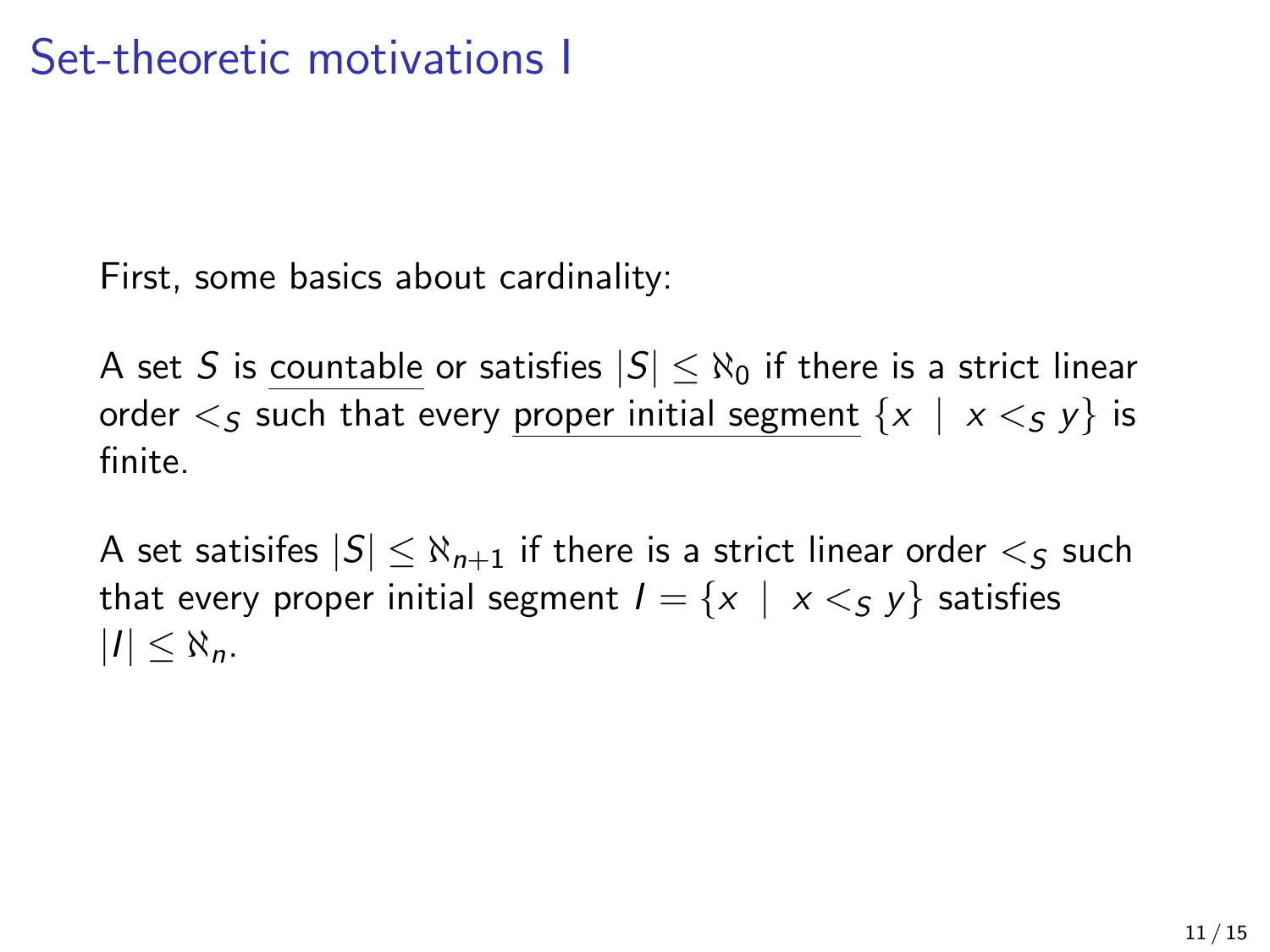## Set-theoretic motivations II

A Boolean ring is projective if is a retract of a free Boolean ring.

A family  $\mathcal F$  of countable subsets of a set S is a club if every countable  $T \subset S$  is contained in some  $E \in \mathcal{F}$  and  $\mathcal{F}$  is closed with respect to unions of countable chains.

A subring  $A$  of a ring  $B$  is relatively complete if, for every principal ideal *I* of *B*, the ideal  $I \cap A$  of *A* is also principal.

#### Theorem (M., 2016)

A Boolean ring B satisfying  $|B| \leq \aleph_d$  is projective iff there it has the  $(d + 1)$ -ary Freese-Nation property, that is, has a club F of subsets such that the any subring A of B generated by the union of at most d elements of  $F$  is relatively complete.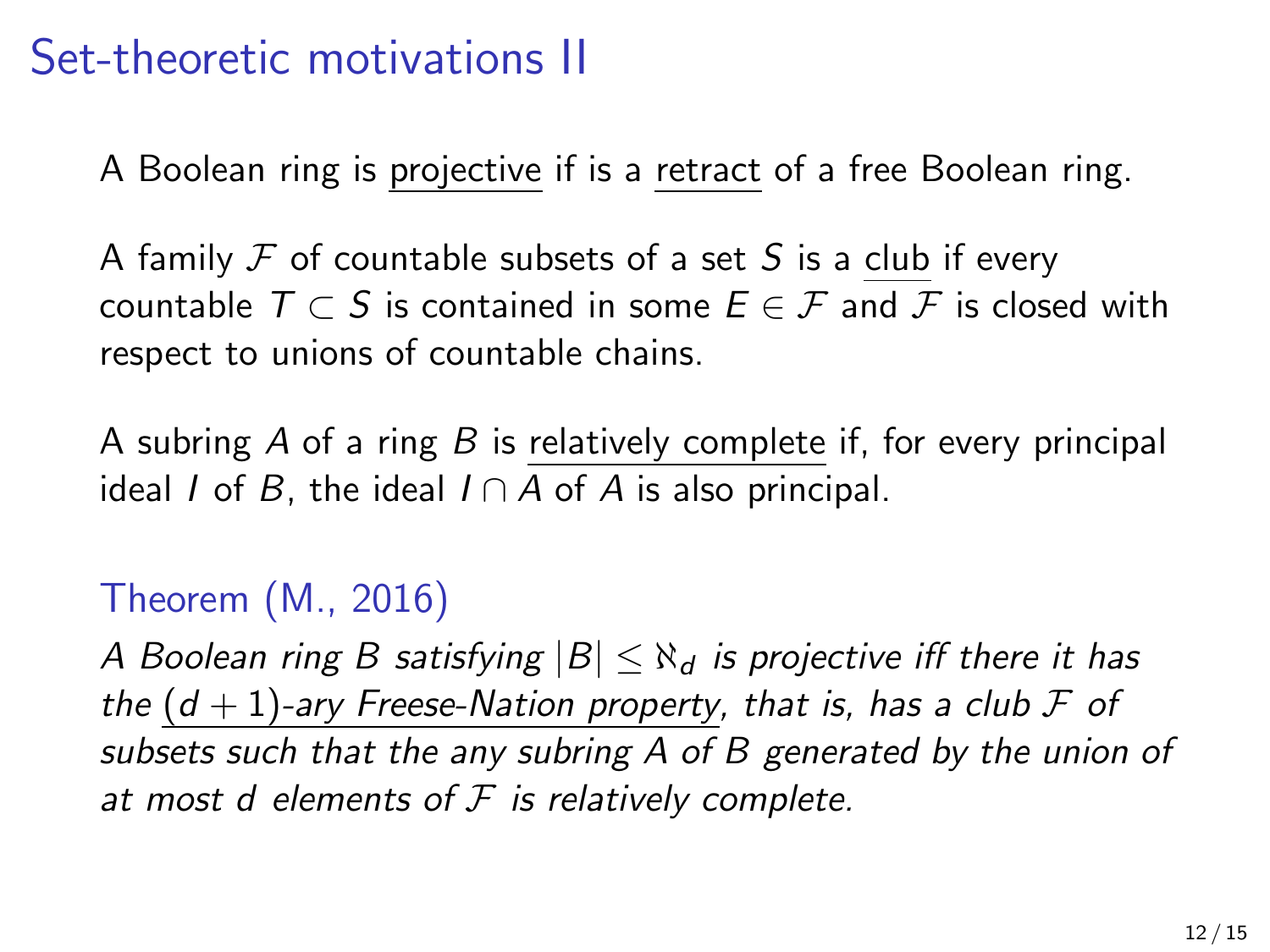# Set-theoretic motivations III

A family F of sets is directed if for all  $X, Y \in \mathcal{F}$  there exists  $Z \in \mathcal{F}$  such that  $X \cup Y \subset Z$ .

#### Lemma

If  ${\mathcal F}$  is directed, every  $X\in {\mathcal F}$  is countable, and  $|\bigcup {\mathcal F}|\geq \aleph_3$ , then there  $X_1, X_2, X_3 \in \mathcal{F}$  that are not a sunflower.

I wanted to prove that the d-ary and  $(d+1)$ -ary Freese-Nation properties are inequivalent. I succeeded, but for  $d > 3$ , my proof involved cooking up a tricky Boolean algebra of cardinality  $\aleph_d$  as a union of a directed family of countable Boolean algebras.

So, I had to find a safe harbor, avoiding all obstructions to higher-order Boolean amalgamation. . .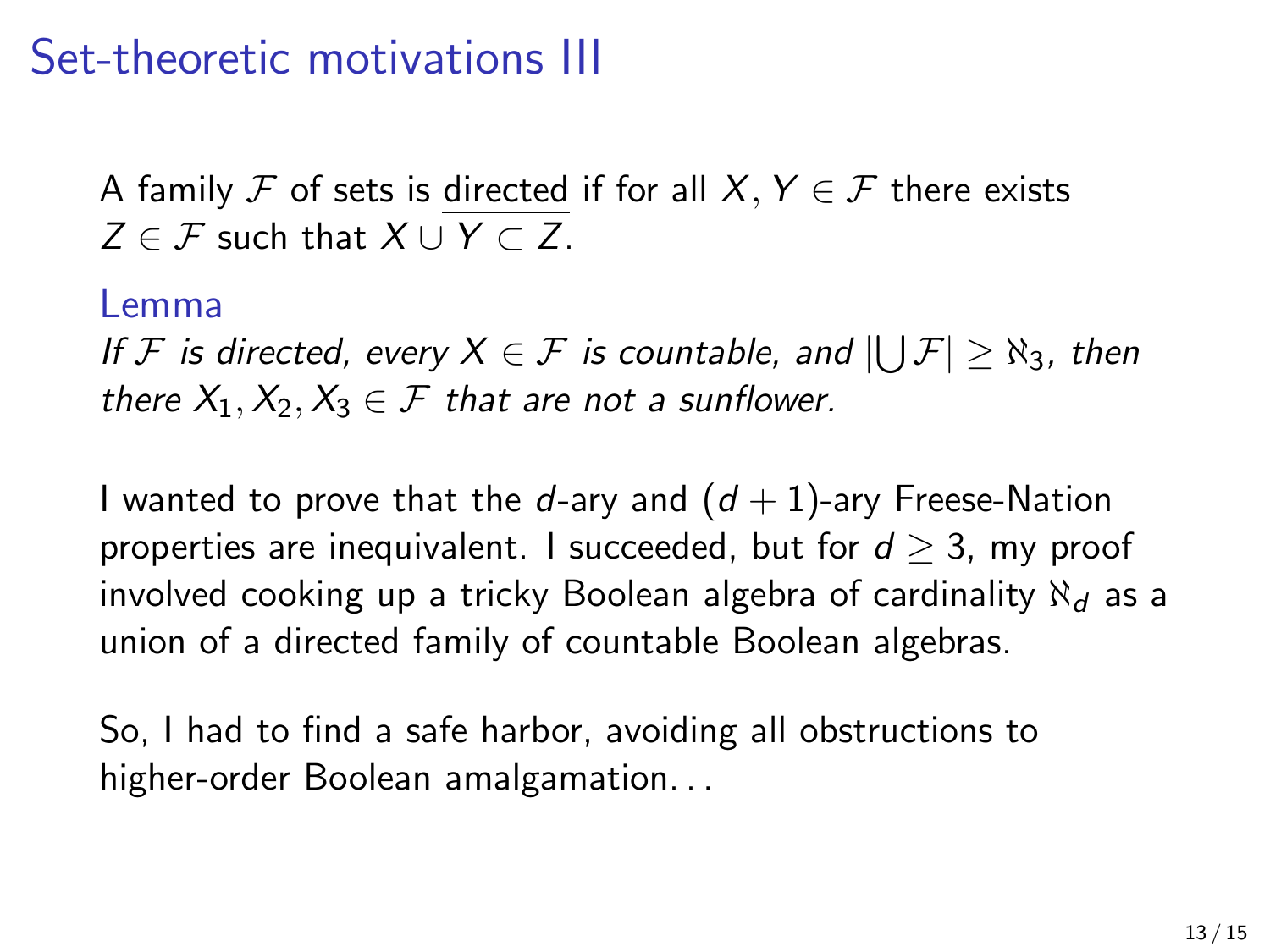# Higher-order pushouts

Henceforth assume that  $\mathcal C$ , a category consisting of a class of algebraic structures and all homomorphisms between them, has the following closure properties.

- If  $A \in \mathcal{C}$  and  $A \cong B$ , then  $B \in \mathcal{C}$ .
- $\blacktriangleright$  All finite diagrams in C have colimits.

Say 
$$
A_1, ..., A_n \in C
$$
 are C-overlapping if  $\bigcap_{i \in S} A_i \in C$  for all  $s \subset \{1, ..., n\}$ .

Given C-overlapping  $A_1, \ldots, A_n \in \mathcal{C}$ , define the pushout of  $A_1, \ldots, A_n$  to be the colimit of the diagram consisting of the morphisms id:  $\bigcap_{i \in t} A_i \to \bigcap_{i \in s} A_i$  for  $s \subset t$ .

Typically, there is canonical pushout of  $A_1, \ldots, A_n$ . It is the algebra  $B \in \mathcal{C}$  freely generated by the set of elements  $\bigcup_i A_i$  and the set of relations  $\bigcup_i \mathcal{R}_i$  where  $\mathcal{R}_i$  is the set of all relations true of  $A_i$ .